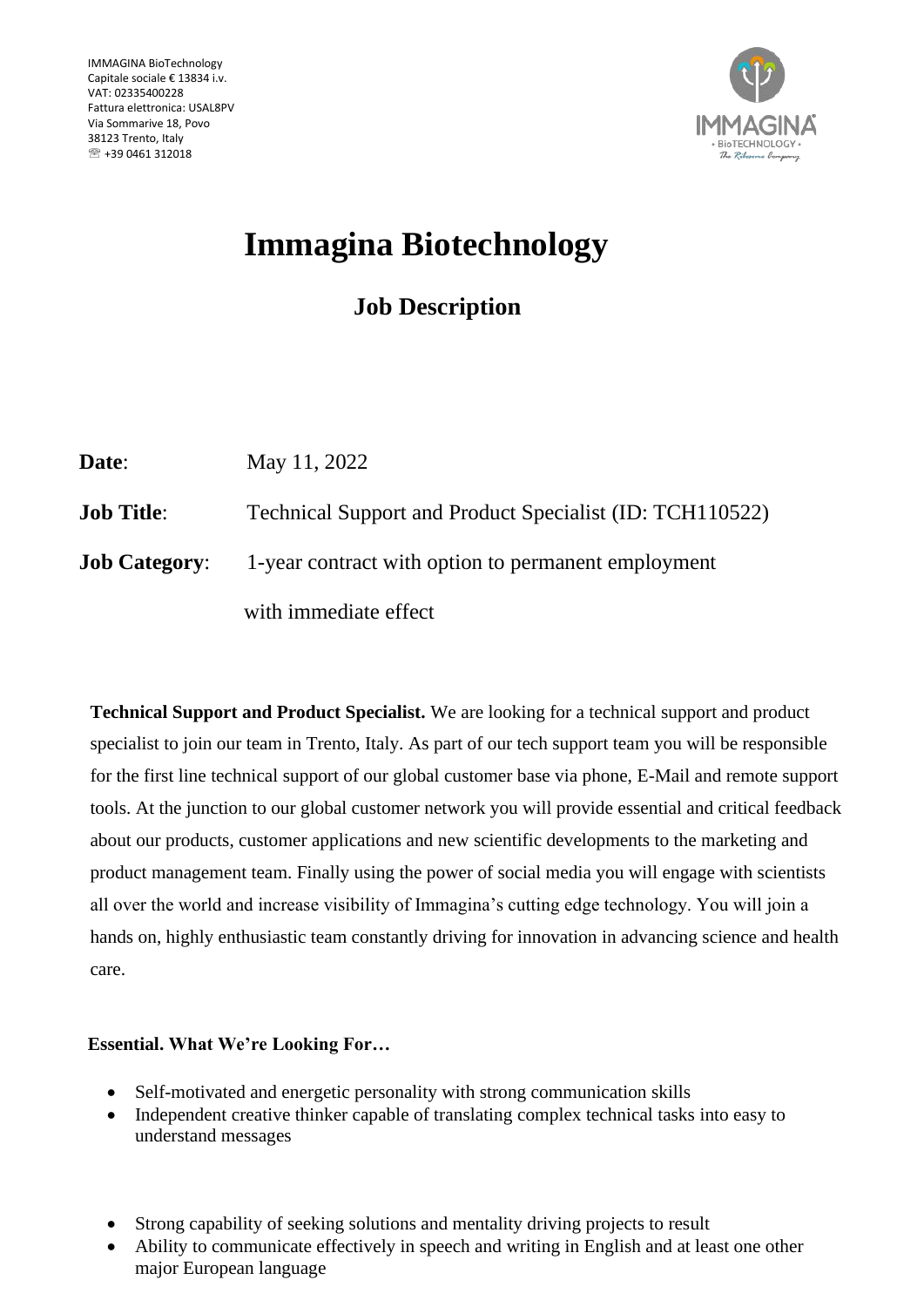IMMAGINA BioTechnology Capitale sociale € 13834 i.v. VAT: 02335400228 Fattura elettronica: USAL8PV Via Sommarive 18, Povo 38123 Trento, Italy +39 0461 312018



- Strong customer focus
- Passion for social media and communication
- Passion to work in a team and collaborate in cross functional manner
- Strong personal values of integrity, respect and honesty
- First line technical support to our global customer according to high standards to maximize customer satisfaction
- Feedback to marketing/ product managers
- In alignment with product management develop technical documents, protocols, and SOPs support the
- sales and marketing teams in customer interactions e.g. with customer facing presentation or technical discussions
- Work with management and team on implementation of SOP following a Quality Management System
- Defining and documenting clear written specifications and work instructions to ensure effective and efficient product assembly and test
- Contributing to driving continuous improvement of the products/technologies
- Any other duties as might be required within the remit and responsibilities of the post.

### **Education/Qualificatis**

- A degree in Life Sciences (preferential molecular biology, biochemistry), PhD is beneficial
- At least 1 year of lab experience with a proven record in genomics, preferentially in RNA biology

Please note that no terminology in this advert is intended to discriminate on the grounds of a person's gender, marital status, race, religion, colour, age, disability orsexual orientation. Every candidate will be assessed only in accordance with their merits, qualifications and abilities to perform the duties of the job.

#### **What to expect:**

- Attractive salary and benefits package
- Working in a fast growing and innovative biotech start up
- Being part of an inspiring atmosphere with a young and dynamic team of scientists
- Living in Trento, the heart of Trentino and the dolomites

#### **About Us**